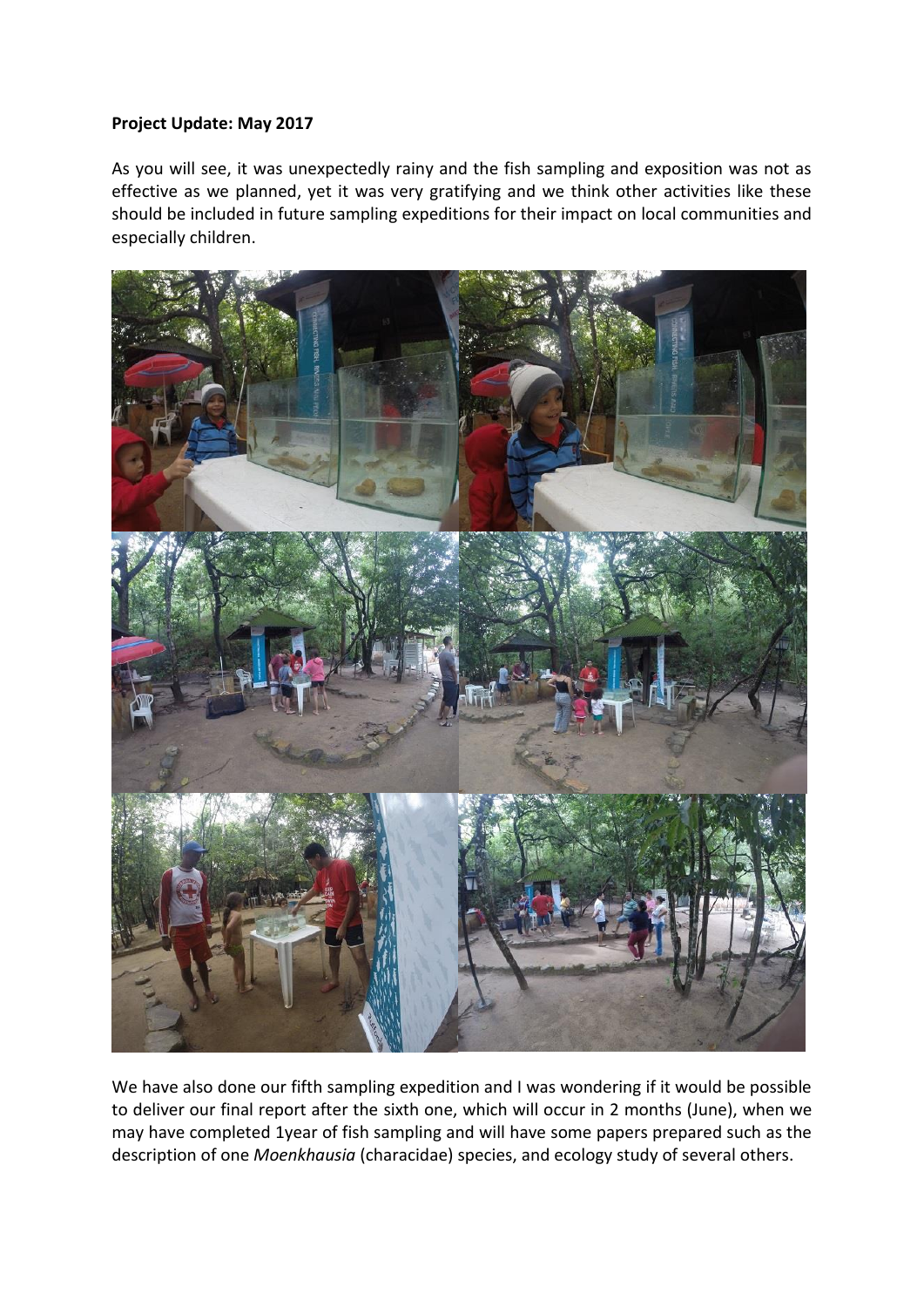Preliminary version of the species sampled in our activities.

| <b>Order</b>  | <b>Family</b>  | <b>Species</b>                 | <b>Distribution</b>    | <b>Endemism</b> | <b>Status</b> |
|---------------|----------------|--------------------------------|------------------------|-----------------|---------------|
| Characiformes | Anostomidae    | Leporinus cf. ortomaculatus    | Amazon                 |                 |               |
| Characiformes | Parodontidae   | Apareiodon cavalcante          | <b>Upper Tocantins</b> | $***$           |               |
| Characiformes | Bryconidae     | Acestrocephalus acutus         | Amazon                 |                 |               |
| Characiformes | Characidae     | Brycon nattereri               | <b>Upper Tocantins</b> | $***$           | VU            |
| Characiformes | Characidae     | Astyanax courensis             | <b>Upper Tocantins</b> | $***$           |               |
| Characiformes | Characidae     | Astyanax elachylepis           | Tocantins              | $\star$         |               |
| Characiformes | Characidae     | <b>Bryconops tocantinensis</b> | Tocantins              | $\star$         |               |
| Characiformes | Characidae     | Creagrutus atrisignum          | <b>Upper Tocantins</b> | $\star\star$    |               |
| Characiformes | Characidae     | Creagrutus saxatilis           | <b>Upper Tocantins</b> | $***$           |               |
| Characiformes | Characidae     | Creagrutus figueiredoi         | <b>Upper Tocantins</b> | $***$           |               |
| Characiformes | Characidae     | Jupiaba cf. apenima            | Amazon                 |                 |               |
| Characiformes | Characidae     | Jupiaba sp. 2                  |                        |                 |               |
| Characiformes | Characidae     | Knodus sp. 1                   | <b>ND</b>              | $***$           |               |
| Characiformes | Characidae     | Knodus sp. 2                   | <b>ND</b>              | $***$           |               |
| Characiformes | Characidae     | Knodus sp. 3                   | <b>ND</b>              | $***$           |               |
| Characiformes | Characidae     | Moenkhausia aff. aurantia      | <b>Upper Tocantins</b> | $***$           |               |
| Characiformes | Characidae     | Moenkhausia sp. 2              | <b>Upper Tocantins</b> | $***$           |               |
| Characiformes | Crenuchidae    | Characidium sp. 1              | <b>ND</b>              |                 |               |
| Characiformes | Curimatidae    | Cyphocharax spilurus           | Tocantins              | $\star$         |               |
| Characiformes | Erythrinidae   | Hoplias aff. malabaricus       | <b>ND</b>              |                 |               |
| Characiformes | Erythrinidae   | Hoplias curupira               | <b>Tocantins</b>       | $\star$         |               |
| Characiformes | Hemiodontidae  | Hemiodus sp.                   | <b>ND</b>              |                 |               |
| Characiformes | Serrasalmidae  | Myleus sp.                     | <b>ND</b>              | $***$           |               |
| Siluriformes  | Heptapteridae  | Imparfinis sp                  | <b>ND</b>              |                 |               |
| Siluriformes  | Heptapteridae  | Pimelodella sp. 1              | <b>ND</b>              |                 |               |
| Siluriformes  | Heptapteridae  | Phenacorhamdia sp. 1           | <b>ND</b>              |                 |               |
| Siluriformes  | Callichthyidae | Aspidoras cf. albater          | <b>Upper Tocantins</b> | $***$           |               |
| Siluriformes  | Loricariidae   | Hypostomus asperatus           | <b>Tocantins</b>       | $\star$         |               |
| Siluriformes  | Loricariidae   | Hypostomus sp. 2               | <b>ND</b>              | $***$           |               |
| Siluriformes  | Loricariidae   | Hypostomus sp. 3               | <b>ND</b>              | $***$           |               |